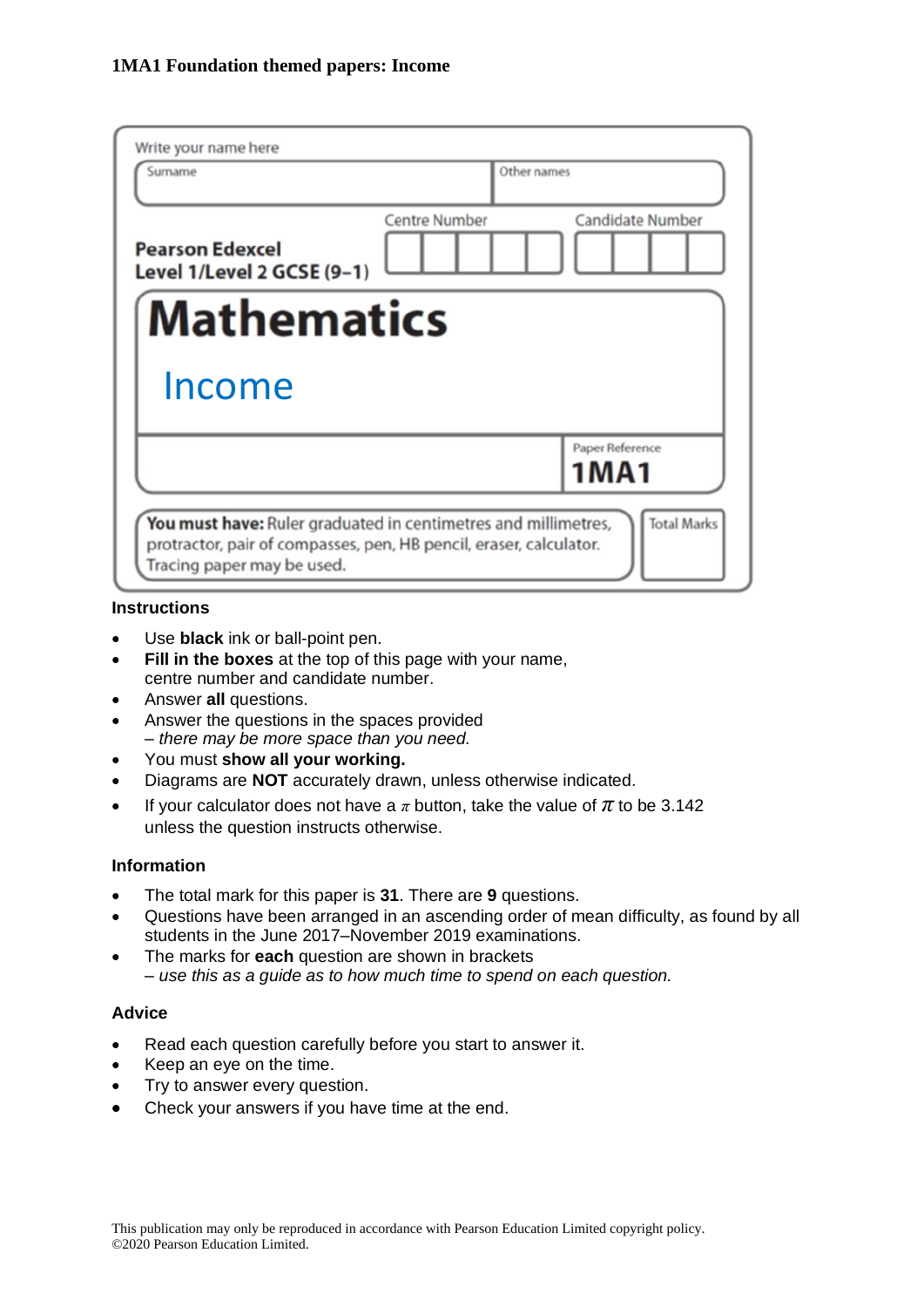**1** Ellie makes hats. She makes at least 17 hats per hour. She is paid 46p for each hat she makes.

> Reaze is a waiter. He works 35 hours and is paid a total of £266.

Show that Ellie's hourly rate of pay is more than Reaze's hourly rate of pay.

**(Total for Question 13 is 3 marks)**

**\_\_\_\_\_\_\_\_\_\_\_\_\_\_\_\_\_\_\_\_\_\_\_\_\_\_\_\_\_\_\_\_\_\_\_\_\_\_\_\_\_\_\_\_\_\_\_\_\_\_\_\_\_\_\_\_\_\_\_\_\_\_\_\_\_\_\_\_\_\_\_\_\_\_\_**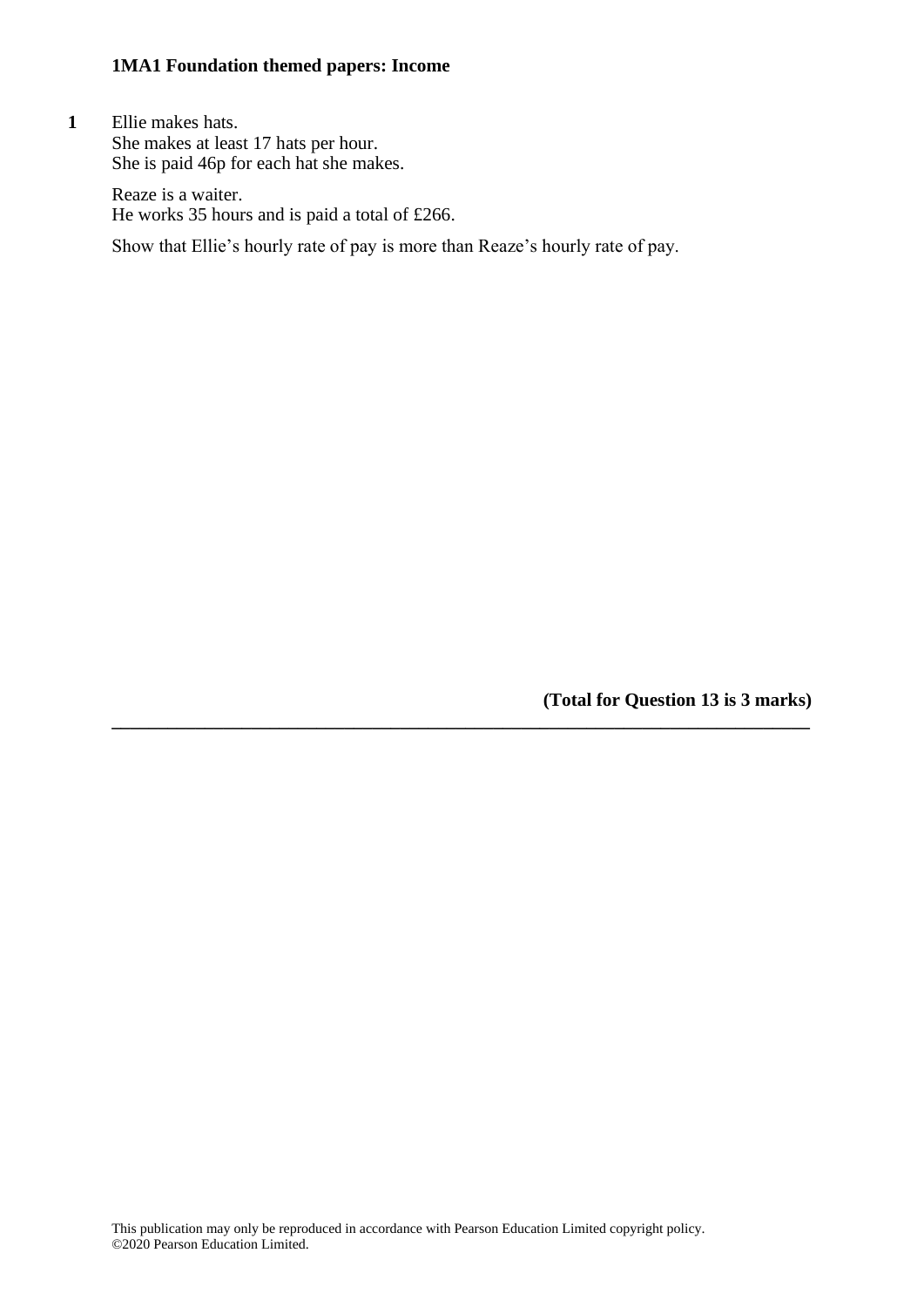#### **2** Bronwin works in a restaurant.

The table gives her rates of pay.

| Day              | Rate of pay     |
|------------------|-----------------|
| Monday to Friday | £8.40 per hour  |
| Weekend          | £11.20 per hour |

**\_\_\_\_\_\_\_\_\_\_\_\_\_\_\_\_\_\_\_\_\_\_\_\_\_\_\_\_\_\_\_\_\_\_\_\_\_\_\_\_\_\_\_\_\_\_\_\_\_\_\_\_\_\_\_\_\_\_\_\_\_\_\_\_\_\_\_\_\_\_\_\_\_\_\_**

Bronwin worked for a total of 20 hours last week. She worked 8 of these 20 hours at the weekend.

Show that Bronwin was paid less than £200 last week.

(**Total for Question 2 is 3 marks**)

**\_**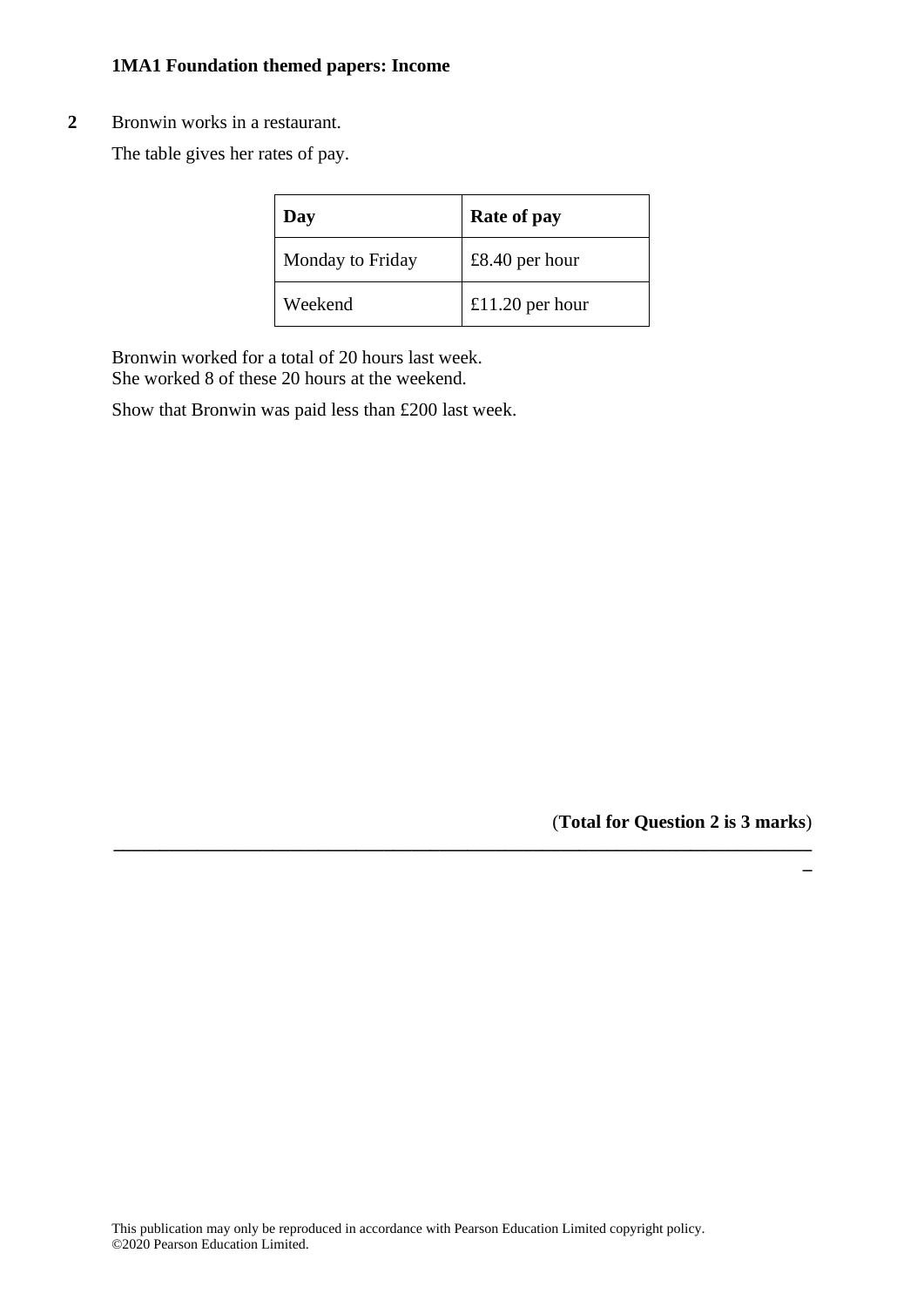**3** Adam gets a bonus of 30% of £80 Katy gets a bonus of £28

Work out the difference between the bonus Adam gets and the bonus Katy gets.

£.......................................................

### **(Total for Question 3 is 3 marks) \_\_\_\_\_\_\_\_\_\_\_\_\_\_\_\_\_\_\_\_\_\_\_\_\_\_\_\_\_\_\_\_\_\_\_\_\_\_\_\_\_\_\_\_\_\_\_\_\_\_\_\_\_\_\_\_\_\_\_\_\_\_\_\_\_\_\_\_\_\_\_\_\_\_\_**

**\_**

Sean works for a company. His normal rate of pay is £12 per hour.

When Sean works more than 8 hours a day, he is paid overtime for each hour he works more than 8 hours.

Sean's rate of overtime pay per hour is  $1\frac{1}{4}$  $\frac{1}{4}$  times his normal rate of pay per hour.

On Monday Sean worked for 10 hours.

Work out the total amount of money Sean earned on Monday.

£.......................................................

**(Total for Question 4 is 4 marks) \_\_\_\_\_\_\_\_\_\_\_\_\_\_\_\_\_\_\_\_\_\_\_\_\_\_\_\_\_\_\_\_\_\_\_\_\_\_\_\_\_\_\_\_\_\_\_\_\_\_\_\_\_\_\_\_\_\_\_\_\_\_\_\_\_\_\_\_\_\_\_\_\_\_\_**



**5** Azmol is paid £1500 per month. He is going to get a 3% increase in the amount of money he is paid.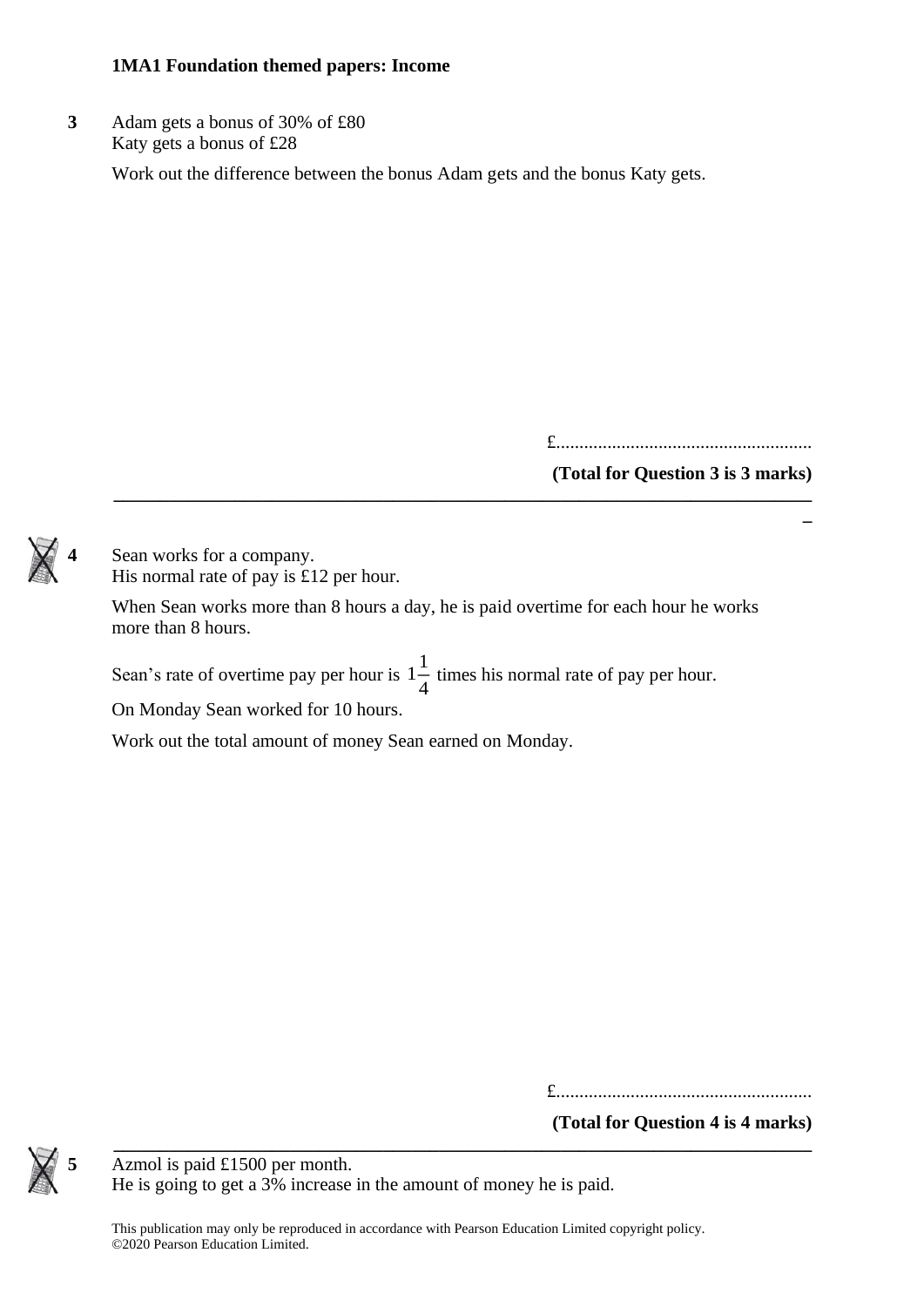Work out how much money Azmol will be paid per month after the increase.

**\_\_\_\_\_\_\_\_\_\_\_\_\_\_\_\_\_\_\_\_\_\_\_\_\_\_\_\_\_\_\_\_\_\_\_\_\_\_\_\_\_\_\_\_\_\_\_\_\_\_\_\_\_\_\_\_\_\_\_\_\_\_\_\_\_\_\_\_\_\_\_\_\_\_\_**

£......................................................

**(Total for Question 5 is 2 marks)**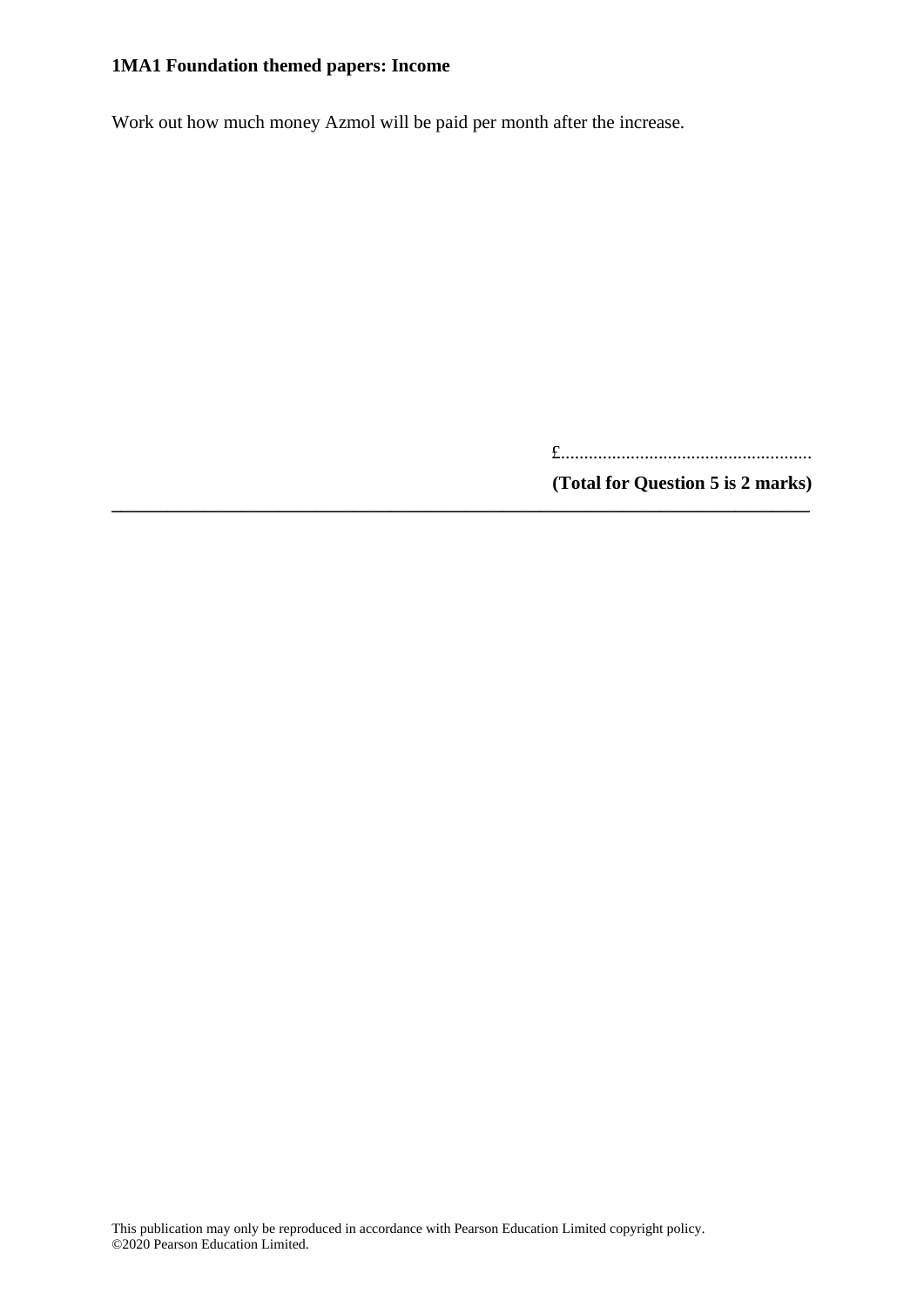**6** The table shows a cricket club's income in 2016 from a fete, a quiz and membership fees.

|                           | <b>Income</b> |  |                               |
|---------------------------|---------------|--|-------------------------------|
| Fete                      |               |  | £250                          |
| Quiz                      | Entry fees    |  | 13 at £5 each                 |
|                           | Refreshments  |  | £35                           |
| <b>Membership</b><br>fees |               |  | 25 at $\text{\pounds}20$ each |

Express as a ratio

the income from the fete to the income from the quiz to the income from membership fees.

Give your ratio in its simplest form.

......................................................

**(Total for Question 6 is 3 marks)**

**\_\_\_\_\_\_\_\_\_\_\_\_\_\_\_\_\_\_\_\_\_\_\_\_\_\_\_\_\_\_\_\_\_\_\_\_\_\_\_\_\_\_\_\_\_\_\_\_\_\_\_\_\_\_\_\_\_\_\_\_\_\_\_\_\_\_\_\_\_\_\_\_\_\_\_**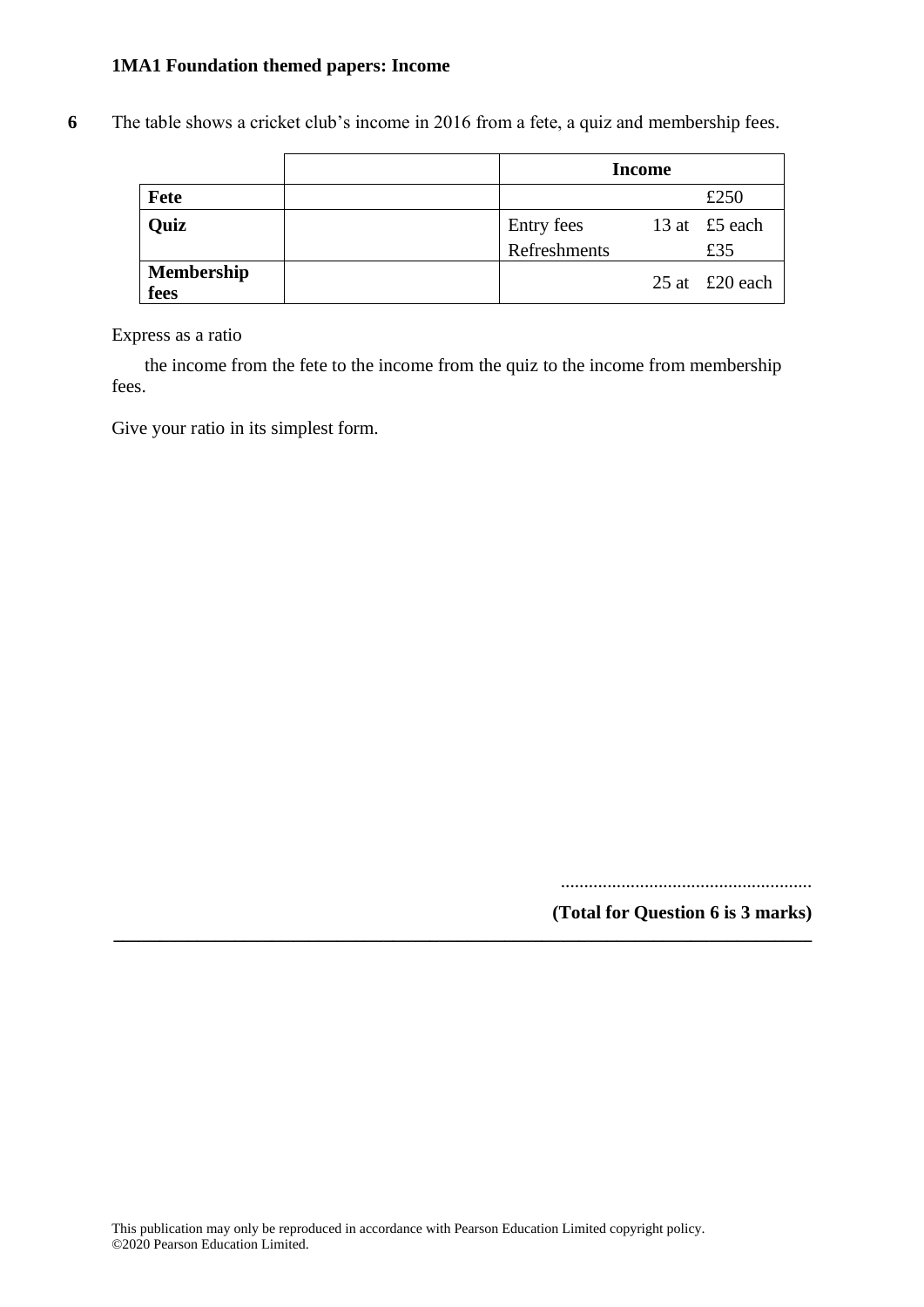**7** Gavin, Harry and Isabel each earn the same monthly salary. Each month,

Gavin **saves** 28% of his salary and spends the rest of his salary

Harry spends  $\frac{3}{4}$  $\frac{3}{4}$  of his salary and **saves** the rest of his salary

the amount of salary Isabel saves : the amount of salary she spends  $= 3:7$ 

**\_\_\_\_\_\_\_\_\_\_\_\_\_\_\_\_\_\_\_\_\_\_\_\_\_\_\_\_\_\_\_\_\_\_\_\_\_\_\_\_\_\_\_\_\_\_\_\_\_\_\_\_\_\_\_\_\_\_\_\_\_\_\_\_\_\_\_\_\_\_\_\_\_\_\_**

Work out who saves the most of their salary each month. You must show how you get your answer.

(**Total for Question 7 is 4 marks**)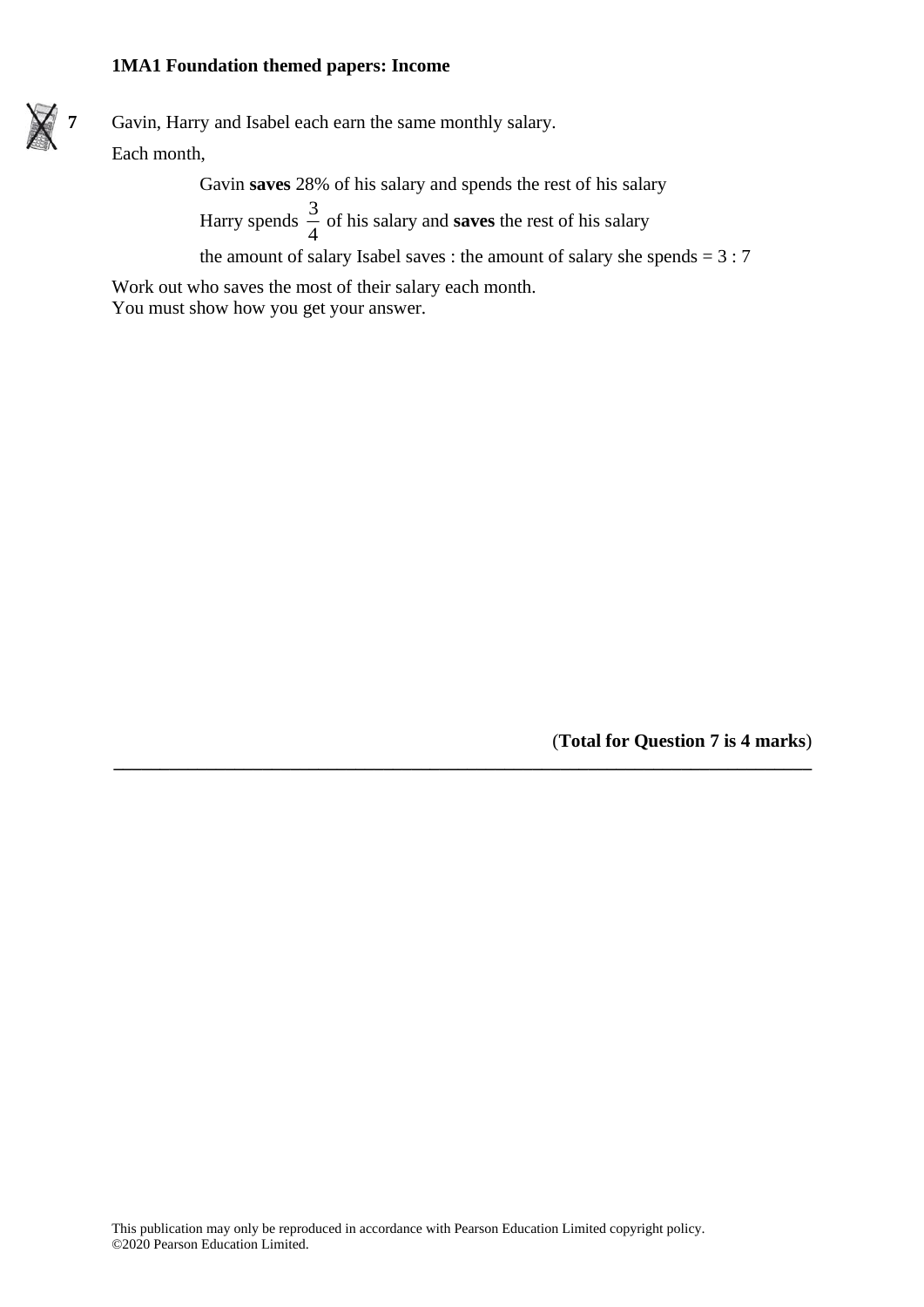

**8** A bonus of £2100 is shared by 10 people who work for a company. 40% of the bonus is shared equally between 3 managers. The rest of the bonus is shared equally between 7 salesmen.

One of the salesmen says,

"If the bonus is shared equally between all 10 people I will get 25% more money."

Is the salesman correct? You must show how you get your answer.

**(Total for Question 8 is 5 marks)**



**9** The table shows information about the weekly earnings of 20 people who work in a shop.

**\_\_\_\_\_\_\_\_\_\_\_\_\_\_\_\_\_\_\_\_\_\_\_\_\_\_\_\_\_\_\_\_\_\_\_\_\_\_\_\_\_\_\_\_\_\_\_\_\_\_\_\_\_\_\_\_\_\_\_\_\_\_\_\_\_\_\_\_\_\_\_\_\_\_\_**